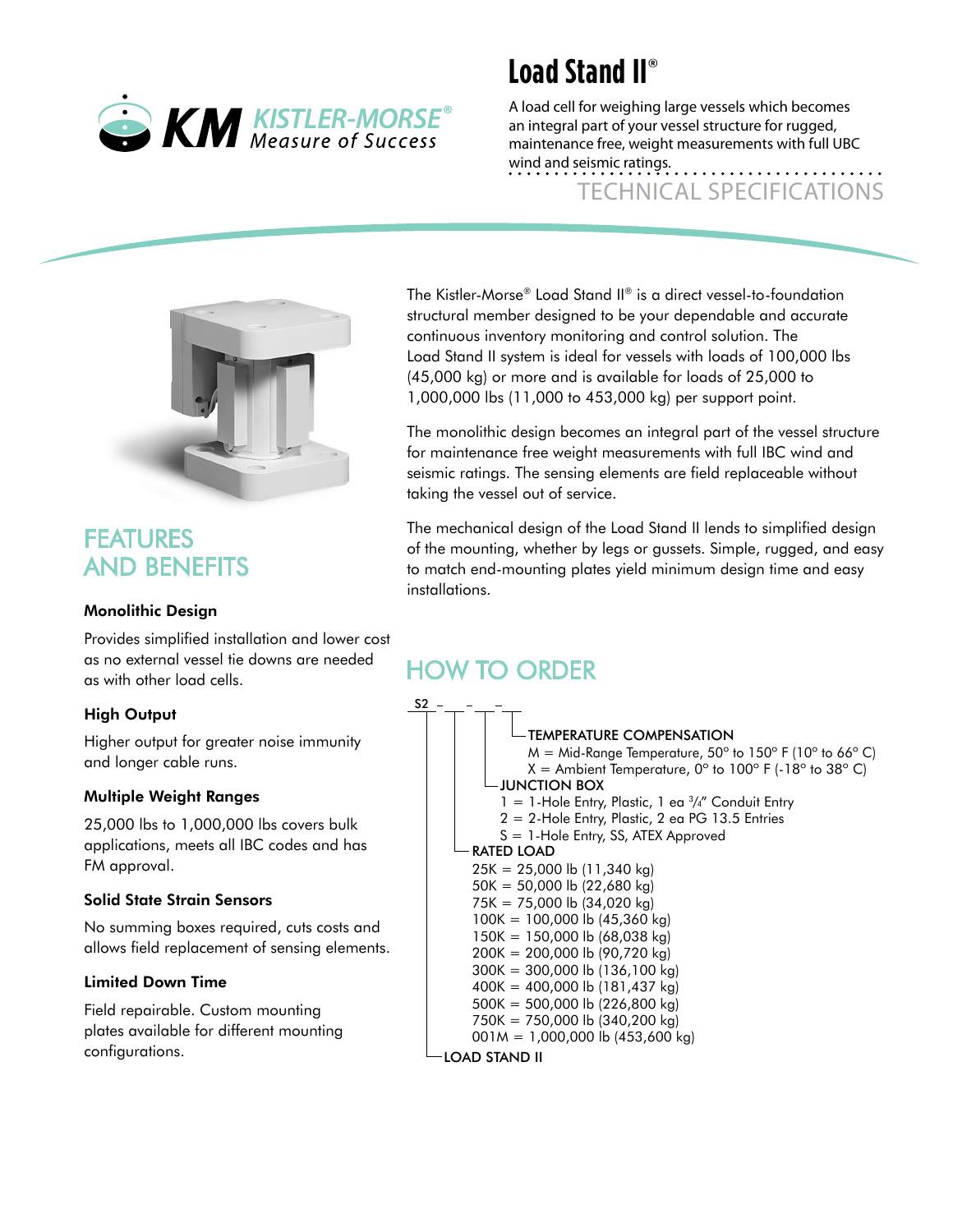# Load Stand II®



## **DIMENSIONS**

| Load Rating           | P                       | A                | B                | ODB <sup>1</sup> | DH             | R              | Н                | Τ              | <b>TP</b>     | <b>DW</b>      | <b>TW</b>      | Weight         | <b>RT</b>      | XX <sup>2</sup> |
|-----------------------|-------------------------|------------------|------------------|------------------|----------------|----------------|------------------|----------------|---------------|----------------|----------------|----------------|----------------|-----------------|
| lb                    |                         | in               | in               | in               | in             | in             | in               | in             | in            | in             | in             | lb             | in             | in              |
| (kg)                  |                         | (mm)             | (mm)             | (mm)             | (mm)           | (mm)           | (mm)             | (mm)           | (mm)          | (mm)           | (mm)           | (kg)           | (mm)           | (mm)            |
| 25,000<br>(11, 339)   | 3.5<br><b>SCH</b><br>40 | 6.25<br>(158.7)  | 4.25<br>(107.9)  | .625<br>(15.9)   | .875<br>(22.2) | 1.00<br>(25.4) | 7.37<br>(187.2)  | 1.25<br>(31.7) | .37<br>(9.5)  | 1.30<br>(33.0) | .44<br>(11.2)  | 31<br>(14.1)   | 1.25<br>(31.7) | .187<br>(4.7)   |
| 50,000                | $s4$ H                  | 7.00             | 4.75             | .75              | 1.00           | 1.12           | 9.37             | 1.50           | .37           | 1.48           | .65            | 50             | 1.50           | .187            |
| (22, 679)             | 120                     | (177.8)          | (120.6)          | (19.0)           | (25.4)         | (28.4)         | (238)            | (38.1)         | (9.5)         | (37.5)         | (16.5)         | (22.7)         | (38.1)         | (4.7)           |
| 75,000                | 6                       | 9.80             | 6.75             | 1.00             | 1.25           | 1.50           | 12.37            | 2.00           | .37           | 2.00           | .77            | 127            | 2.00           | .187            |
| (34,020)              | SCH<br>120              | (248.9)          | (171.4)          | (25.4)           | (31.7)         | (38.1)         | (314.2)          | (50.8)         | (9.5)         | (50.8)         | (19.6)         | (57.7)         | (44.5)         | (4.7)           |
| 100,000<br>(45, 359)  | 6<br>SCH<br>120         | 9.80<br>(248.9)  | 6.75<br>(171.4)  | 1.00<br>(25.4)   | 1.25<br>(31.7) | 1.50<br>(38.1) | 12.37<br>(314.2) | 2.00<br>(50.8) | .37<br>(9.5)  | 2.00<br>(50.8) | .77<br>(19.6)  | 128<br>(58.1)  | 2.00<br>(50.8) | .187<br>(4.7)   |
| 150,000               | 8                       | 12.20            | 8.50             | 1.25             | 1.50           | 1.90           | 15.37            | 2.50           | .37           | 2.50           | 1.03           | 154            | 2.50           | .187            |
| (68,040)              | SCH<br>120              | (312.4)          | (215.9)          | (31.7)           | (38.1)         | (48.2)         | (390.4)          | (63.5)         | (9.5)         | (63.5)         | (26.2)         | (69.9)         | (50.8)         | (4.7)           |
| 200,000               | 8                       | 12.20            | 8.50             | 1.25             | 1.50           | 1.90           | 15.37            | 2.50           | .37           | 2.50           | 1.03           | 262            | 2.50           | .187            |
| (90, 718)             | SCH<br>160              | (312.4)          | (215.9)          | (31.7)           | (38.1)         | (48.2)         | (390.4)          | (63.5)         | (9.5)         | (63.5)         | (26.2)         | (119.0)        | (63.5)         | (4.7)           |
| 300,000               | ${}^{12}_{\text{SCH}}$  | 16.50            | 12.40            | 1.75             | 2.00           | 1.68           | 22.00            | 3.00           | .75           | 3.37           | 1.05           | 619            | 3.00           | .187            |
| (136, 077)            | 140                     | (419.1)          | (314.9)          | (44.4)           | (50.8)         | (42.6)         | (558.8)          | (76.2)         | (19.1)        | (85.5)         | (26.7)         | (281.0)        | (76.2)         | (4.7)           |
| 400,000<br>(181, 440) | 14<br>SCH<br>140        | 17.50<br>(444.5) | 13.50<br>(342.9) | 2.00<br>(50.8)   | 2.25<br>(57.2) | 2.00<br>(50.8) | 22.75<br>(577.8) | 3.00<br>(76.2) | .75<br>(19.1) | 3.75<br>(95.3) | 1.05<br>(26.7) | 719<br>(326.5) | 3.00<br>(76.2) | .187<br>(4.7)   |
| 500,000               | 16                      | 18.50            | 14.75            | 2.00             | 2.25           | 1.87           | 24.50            | 3.50           | .75           | 3.75           | 1.05           | 758            | 3.50           | .187            |
| (226, 796)            | SCH<br>140              | (469.9)          | (374.6)          | (50.8)           | (57.2)         | (47.4)         | (622.3)          | (88.9)         | (19.1)        | (95.3)         | (26.7)         | (344.1)        | (88.9)         | (4.7)           |
| 750,000               | 20                      | 24.00            | 19.00            | 2.50             | 2.75           | 2.50           | 30.00            | 3.50           | .75           | 4.50           | 1.05           | 1,725          | 3.50           | .187            |
| (340, 194)            | <b>SCH</b><br>140       | (609.6)          | (482.6)          | (63.5)           | (69.8)         | (63.5)         | (76.2)           | (88.9)         | (19.1)        | (114.3)        | (26.7)         | (783.2)        | (88.9)         | (4.7)           |
| 1,000,000             | ${}^{24}_{\text{SCH}}$  | 27.00            | 21.50            | 3.00             | 3.25           | 2.75           | 35.50            | 4.00           | .75           | 5.50           | 1.05           | 2,525          | 4.00           | .187            |
| (453, 592)            | 120                     | (685.8)          | (546.1)          | (76.2)           | (82.5)         | (69.8)         | (901.7)          | (101.6)        | (19.1)        | (139.7)        | (26.7)         | (1, 146.4)     | (101.6)        | (4.7)           |

1. Bolts: ASTMA - 325, bolt length determined and supplied by the customer.

A B A P A B DH R

Install top bolts in oversized holes (DH) and tighten nuts 11 /2 turns past fingertight. Apply locknut, adhesive or spoil threads to prevent loosening.

#### leGend

| A  | Outside Dimension       |
|----|-------------------------|
| B  | Hole Dimension          |
| DB | Bolt Size               |
| DН | Hole Diameter           |
| DW | Washer Outside Diameter |
| н  | Installed Height        |
| P  | Pipe Size               |
| R  | Corner Radius           |
| RT | Recommended Thickness   |
| т  | Plate Thickness         |
| TP | Pad Thickness           |
| TW | Washer Thickness        |

2. XX = Maximum thermal deformation allowed. Computed as shown here:  $X = DH - DB - \frac{1}{16}$ " (1.6 mm).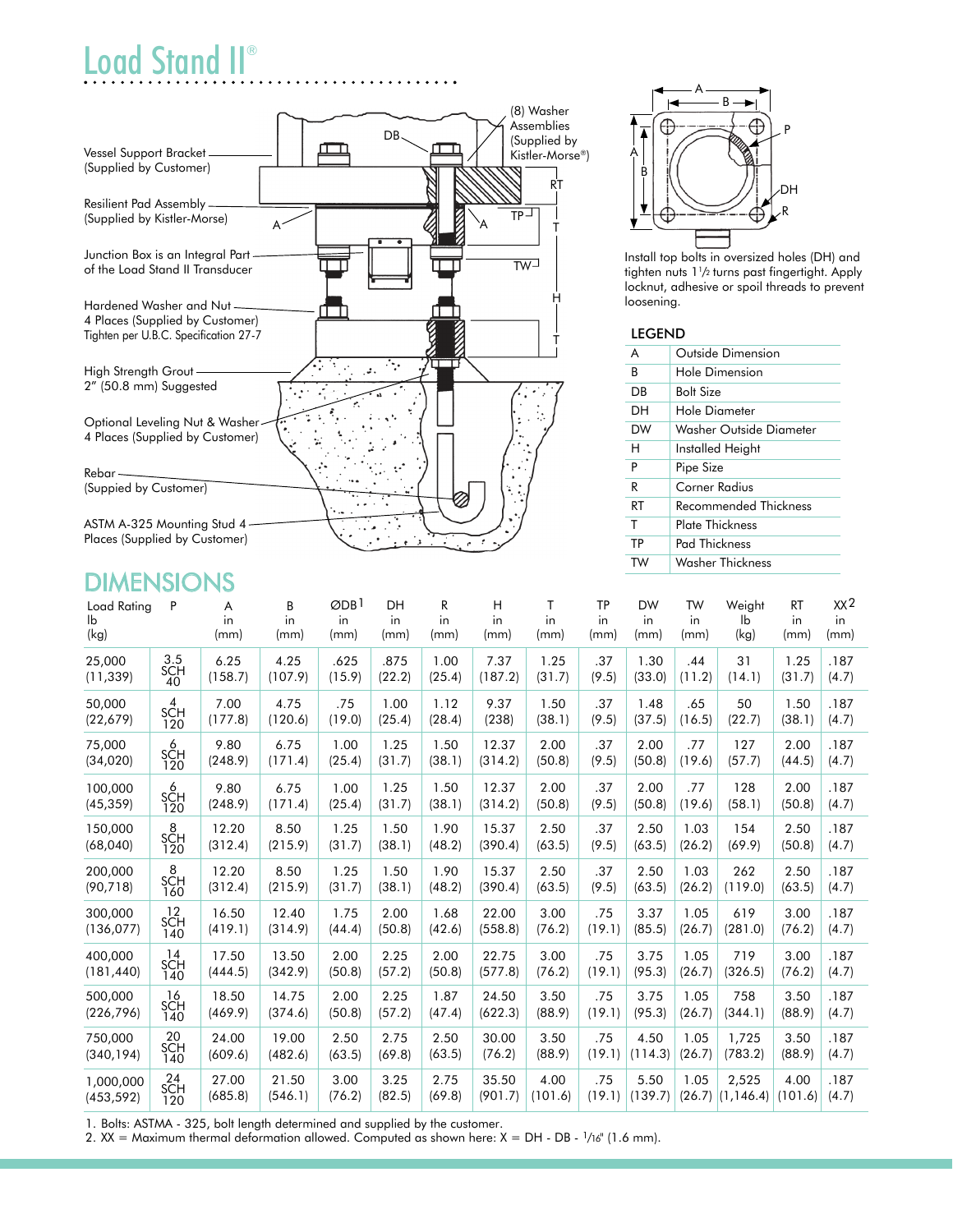## Ultimate frame loads

Based on Material Strength Model No.

| model INO.                    |                         |                     |                   |
|-------------------------------|-------------------------|---------------------|-------------------|
| <b>Load Rating</b><br>lbs, kg | Ultimate<br>Compression | Ultimate<br>Tension | Ultimate<br>Shear |
| S2-025K                       |                         |                     |                   |
| 25,000 lbs                    | 93.202 lbs              | 48,597 lbs          | 15,305 lbs        |
| 11,338 kg                     | 42,268 kg               | 22,039 kg           | 6,941 kg          |
| S2-050K                       |                         |                     |                   |
| 50,000 lbs                    | 193,950 lbs             | 69,979 lbs          | 27,100 lbs        |
| 22,676 kg                     | 87,959 kg               | 31,736 kg           | 12,290 kg         |
|                               |                         |                     |                   |
| S2-075K                       |                         |                     |                   |
| 75,000 lbs                    | 372,140 lbs             | 124,407 lbs         | 58,621 lbs        |
| 34,014 kg                     | 168,771 kg              | 56,420 kg           | 26,585 kg         |
| S2-100K                       |                         |                     |                   |
| 100,000 lbs                   | 372,140 lbs             | 124,407 lbs         | 58,621 lbs        |
| 45,351 kg                     | 168,771 kg              | 56,420 kg           | 26,585 kg         |
| S2-150K                       |                         |                     |                   |
| 150,000 lbs                   | 620,424 lbs             | 170,088 lbs         | 87,621 lbs        |
| 68,027 kg                     | 281,371 kg              | 77,137 kg           | 39,737 kg         |
| S2-200K                       |                         |                     |                   |
| 200,000 lbs                   | 764,056 lbs             | 170.088 lbs         | 87,621 lbs        |
| 90,703 kg                     | 346,511 kg              | 77,137 kg           | 39,737 kg         |
|                               |                         |                     |                   |
| S2-300K                       |                         |                     |                   |
| 300,000 lbs                   | 1,429,682 lbs           | 333,372 lbs         | 146,880 lbs       |
| 136,054 kg                    | 648,382 kg              | 151,189 kg          | 66,612 kg         |
| S2-400K                       |                         |                     |                   |
| 400,000 lbs                   | 1,743,392 lbs           | 432,000 lbs         | 189,000 lbs       |
| 181,406 kg                    | 790,654 kg              | 195,198 kg          | 85,714 kg         |
| S2-500K                       |                         |                     |                   |
| 500,000 lbs                   | 2,291,943 lbs           | 435,425 lbs         | 187,740 lbs       |
| 226,757 kg                    | 1,039,430 kg            | 197,472 kg          | 85,143 kg         |
| S2-750K                       |                         |                     |                   |
| 750,000 lbs                   | 3,496,344 lbs           | 588,000 lbs         | 283,500 lbs       |
| 340,136 kg                    | 1,585,644 kg            | 266,667 kg          | 128,571 kg        |
|                               |                         |                     |                   |
| $S2-1M$                       | 4,402,358 lbs           | 768,000 lbs         | 324,000 lbs       |
| 1,000,000 lbs                 | 1,996,534 kg            | 348,299 kg          | 146,939 kg        |
| 453,515 kg                    |                         |                     |                   |

Note: The loads listed above are the ultimate (critical) loads based on the weakest element of the load stand. The loads for tension and shear assume mounting hardware is A325 minimum (provided by customer). All ultimate loads were calculated per AISC 13th Edition. The above loads are considered to be for information only. A similar chart is provided for use with ASD load combinations as found in IBC 2006, IBC 2009, ASCE 7-05 or other building codes.



### maximum loads allowed Per IBC

Model No.

| טרו ושטעויו.           |                          |                      |                    |
|------------------------|--------------------------|----------------------|--------------------|
| Load Rating<br>lbs, kg | Allowable<br>Compression | Allowable<br>Tension | Allowable<br>Shear |
| S2-025K                |                          |                      |                    |
| 25,000 lbs             | 55,810 lbs               | 29,100 lbs           | 9,165 lbs          |
| 11,338 kg              | 25,310 kg                | 13,197 kg            | 4,156 kg           |
|                        |                          |                      |                    |
| S2-050K                |                          |                      |                    |
| 50,000 lbs             | 116,138 lbs              | 41,904 lbs           | 16,227 lbs         |
| 22,676 kg              | 52,670 kg                | 19,004 kg            | 7,359 kg           |
| S2-075K                |                          |                      |                    |
| 75,000 lbs             | 222,838 lbs              | 74,495 lbs           | 35,102 lbs         |
| 34,014 kg              | 101,060 kg               | 33,785 kg            | 15,919 kg          |
| S2-100K                |                          |                      |                    |
| 100,000 lbs            | 222,838 lbs              | 74,495 lbs           | 35,102 lbs         |
| 45,351 kg              | 101,060 kg               | 33,785 kg            | 15,919 kg          |
| S2-150K                |                          |                      |                    |
| 150,000 lbs            | 371,511 lbs              | 101,849 lbs          | 52,468 lbs         |
| 68,027 kg              | 168,486 kg               | 46,190 kg            | 23,795 kg          |
|                        |                          |                      |                    |
| S2-200K                |                          |                      |                    |
| 200,000 lbs            | 457,519 lbs              | 101,849 lbs          | 52,468 lbs         |
| 90,703 kg              | 207,491 kg               | 46,190 kg            | 23,795 kg          |
| S2-300K                |                          |                      |                    |
| 300,000 lbs            | 856,097 lbs              | 199,624 lbs          | 87,952 lbs         |
| 136,054 kg             | 388,253 kg               | 90,532 kg            | 39,888 kg          |
| S2-400K                |                          |                      |                    |
| 400,000 lbs            | 1,043,947 lbs            | 258,683 lbs          | 113,174 lbs        |
| 181,406 kg             | 473,445 kg               | 117,316 kg           | 51,326 kg          |
| S2-500K                |                          |                      |                    |
|                        |                          |                      |                    |
| 500,000 lbs            | 1,372,421 lbs            | 260,733 lbs          | 112,419 lbs        |
| 226,757 kg             | 622,413 kg               | 118,246 kg           | 50,984 kg          |
| S2-750K                |                          |                      |                    |
| 750,000 lbs            | 2,093,619 lbs            | 352,096 lbs          | 169,760 lbs        |
| 340,136 kg             | 949,487 kg               | 159,681 kg           | 76,989 kg          |
| $S2 - 1M$              |                          |                      |                    |
| 1,000,000 lbs          | 2,636,143 lbs            | 459,880 lbs          | 194,012 lbs        |
| 453,515 kg             | 1,195,530 kg             | 208,562 kg           | 87,987 kg          |

Note: The loads listed above are the maximum ASD loads for the condition listed and are based on AISC 13th Edition. Shear and tension values assume mounting hardware is A325 minimum (provided by customer). Higher strength hardware can be used if desired. All load stands must be selected to resist the combined loading effects for the specific jobsite and building code requirements ASCE 7-05 or other building code.

## RATED OUTPUT TABLE

| Model<br>Number | Output<br>$(\pm 1\%)$ | lbs       | <b>Rated Load</b><br>kg |
|-----------------|-----------------------|-----------|-------------------------|
| S2-025K         | 320 mV                | 25,000    | 11,340                  |
| S2-050K         | $320 \text{ mV}$      | 50,000    | 22,680                  |
| S2-075K         | $320 \text{ mV}$      | 75,000    | 34,020                  |
| S2-100K         | 320 mV                | 100,000   | 45,360                  |
| S2-150K         | $320 \text{ mV}$      | 150,000   | 68,040                  |
| S2-200K         | $320 \text{ mV}$      | 200,000   | 90,720                  |
| S2-300K         | $320 \text{ mV}$      | 300,000   | 136,080                 |
| S2-400K         | 320 mV                | 400,000   | 181,440                 |
| S2-500K         | $320 \text{ mV}$      | 500,000   | 226,800                 |
| S2-750K         | $320 \text{ mV}$      | 750,000   | 340,190                 |
| S2-1M           | $320 \text{ mV}$      | 1,000,000 | 453,600                 |

Note: For 300K, 400K, 500K, 750K, and 1M Load Stand II's, consult factory for application review.